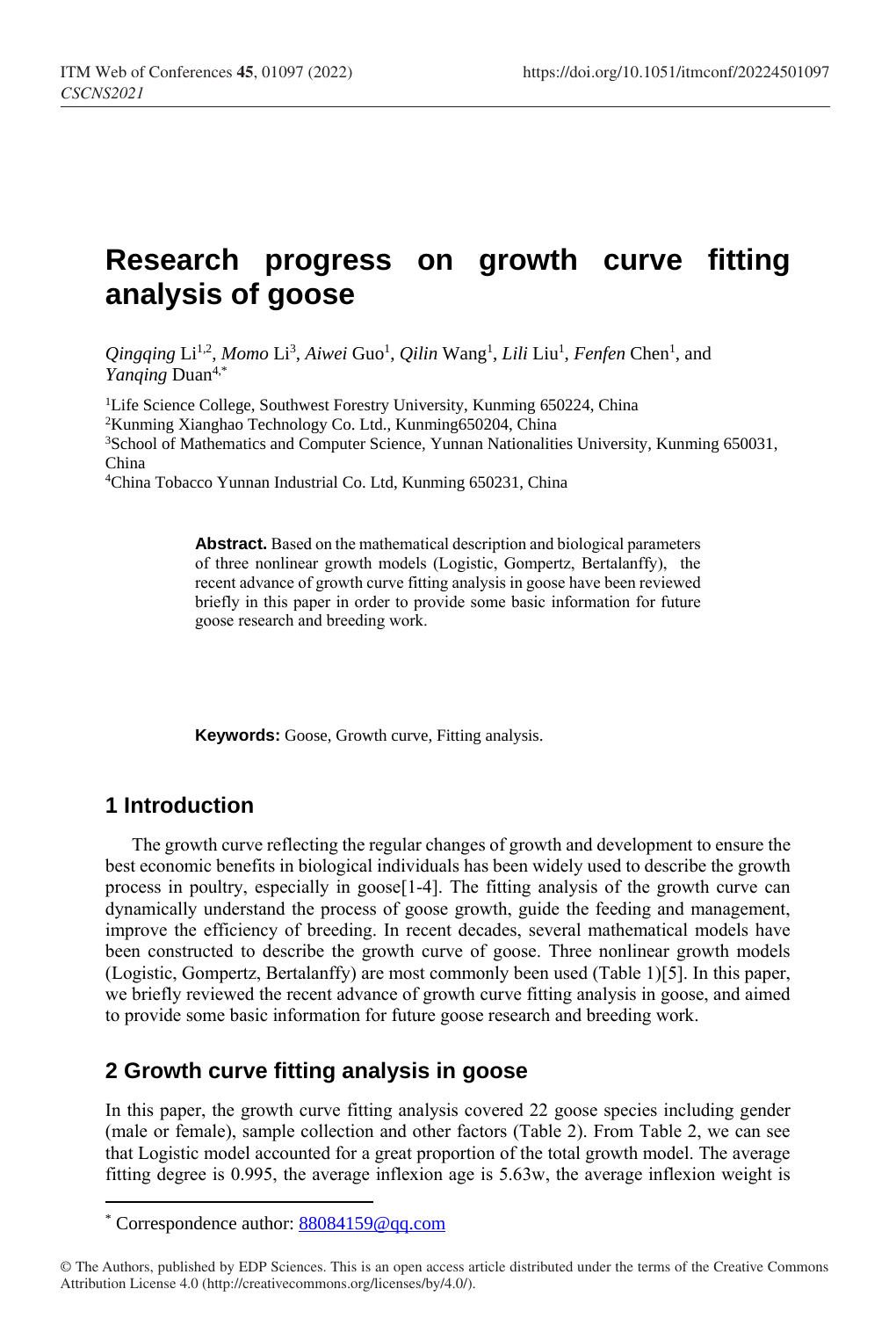2003.53g, and the average maximum weight gain a week is 969.92g. Gompertz model accounted for the second great proportion of the total growth model. The average fitting degree is 0.999, the average inflexion age is 4.23w, the average inflexion weight is 1575.69g, and the average maximum weight gain a week is 499.37g. The least proportion of the total growth model is Bertallanffy model. The average fitting degree is 0.992, the average inflexion age is 7.74w, the average inflexion weight is 1528.41g, and the average maximum weight gain a week is 266.52g.

**Table 1.** Mathematical description and biological parameters of three common used nonlinear growth models.

| Model       | Expression              | Inflection weight | Inflection age | Maximum weight gain a week |
|-------------|-------------------------|-------------------|----------------|----------------------------|
| Logistic    | $Y=A/(1+Be^{-kt})$      |                   | (lnB)/K        | Kw/2                       |
| Gompertz    | $Y = Ae^{-bexp(-kt)}$   | A/e               | (lnB)/K        | Κw                         |
| Bertalanffy | $Y = A(1 - Be^{-kt})^3$ | 8A/27             | (ln3B)/K       | 3Kw/2                      |

A: limited growth value; k: Transient growth rate; B: Parameter; t: weekly age.

| Species                                   | location  | Gender                          | Wee      | Fitness | Best model   | Infle       | Inflection | Maximu              |
|-------------------------------------------|-----------|---------------------------------|----------|---------|--------------|-------------|------------|---------------------|
|                                           |           |                                 | ks       |         |              | ction       | Weight     | m weight            |
|                                           |           |                                 | (w)      |         |              | age         | (g)        | gain a              |
| Sichuan                                   | Sichuan   | Unkonwn                         | $0 - 10$ | 0.999   | Gompertz     | (w)<br>3.93 | 1263.66    | week $(g)$<br>415.8 |
| White                                     |           |                                 |          |         |              |             |            |                     |
| Google[6]                                 |           |                                 |          |         |              |             |            |                     |
| Taihu<br>goose[7]                         | Jiangsu   | Half of m<br>ale and fe<br>male | $1 - 13$ | 0.999   | Gompertz     | 4.97        | 1299.67    | Unkonwn             |
| Zhejiang<br>White<br>Goose e[9]           | Zhejiang  | female                          | $0 - 8$  | 0.999   | Gompertz     | 4.37        | 1508.50    | Unkonwn             |
| Zhejiang<br>White<br>Goose <sup>[9]</sup> | Zhejiang  | Male                            | $0 - 8$  | 0.999   | Gompertz     | 4.50        | 1710.71    | Unkonwn             |
| Zhejiang<br>White                         | Zhejiang  | Unkonwn                         | $0 - 10$ | 0.999   | Gompertz     | 4.42        | 1764.84    | Unkonwn             |
| Goose[10]                                 |           |                                 |          |         |              |             |            |                     |
| Lande<br>Google[11]                       | Hubei     | Male                            | $0 - 10$ | 0.999   | Gompertz     | 3.97        | 1772.54    | Unkonwn             |
| Lande<br>Goose                            | Hubei     | Female                          | $0 - 10$ | 0.999   | Gompertz     | 3.99        | 1774.34    | Unkonwn             |
| Lande<br>Goose[12]                        | Shanghai  | Unkonwn                         | $0 - 8$  | 0.999   | Gompertz     | 3.65        | 1511.29    | 582.94              |
| Wulong<br>goose[7]                        | Shangdong | Half of<br>male and<br>female   | $1 - 13$ | 0.997   | Bertalanffy  | 7.57<br>5   | 1513.62    | Unkonwn             |
| Wanxi<br>White<br>goose[8]                | Anhui     | Half of<br>male and<br>female   | $1 - 13$ | 0.993   | Bertalanffy  | 4.26        | 1140.98    | Unkonwn             |
| Sichuan<br>White                          | Sichuan   | Half of<br>male and<br>female   | $1 - 13$ | 0.983   | Bertalanffy  | 5.05        | 1343.81    | Unkown              |
| Goose[6]<br>Magang<br>Google[13]          | Guangdong | Half of<br>male and<br>female   | $1 - 18$ | 0.995   | Bertallanffy | 14.0<br>7   | 2115.22    | 266.52              |
| Sanhua<br>goose[7]                        | Jiangsu   | Half of<br>male and<br>female   | $1 - 13$ | 0.995   | Logistic     | 8.95        | 2037.49    | Unkonwn             |

**Table 2.** Growth curve fitting analysis in goose.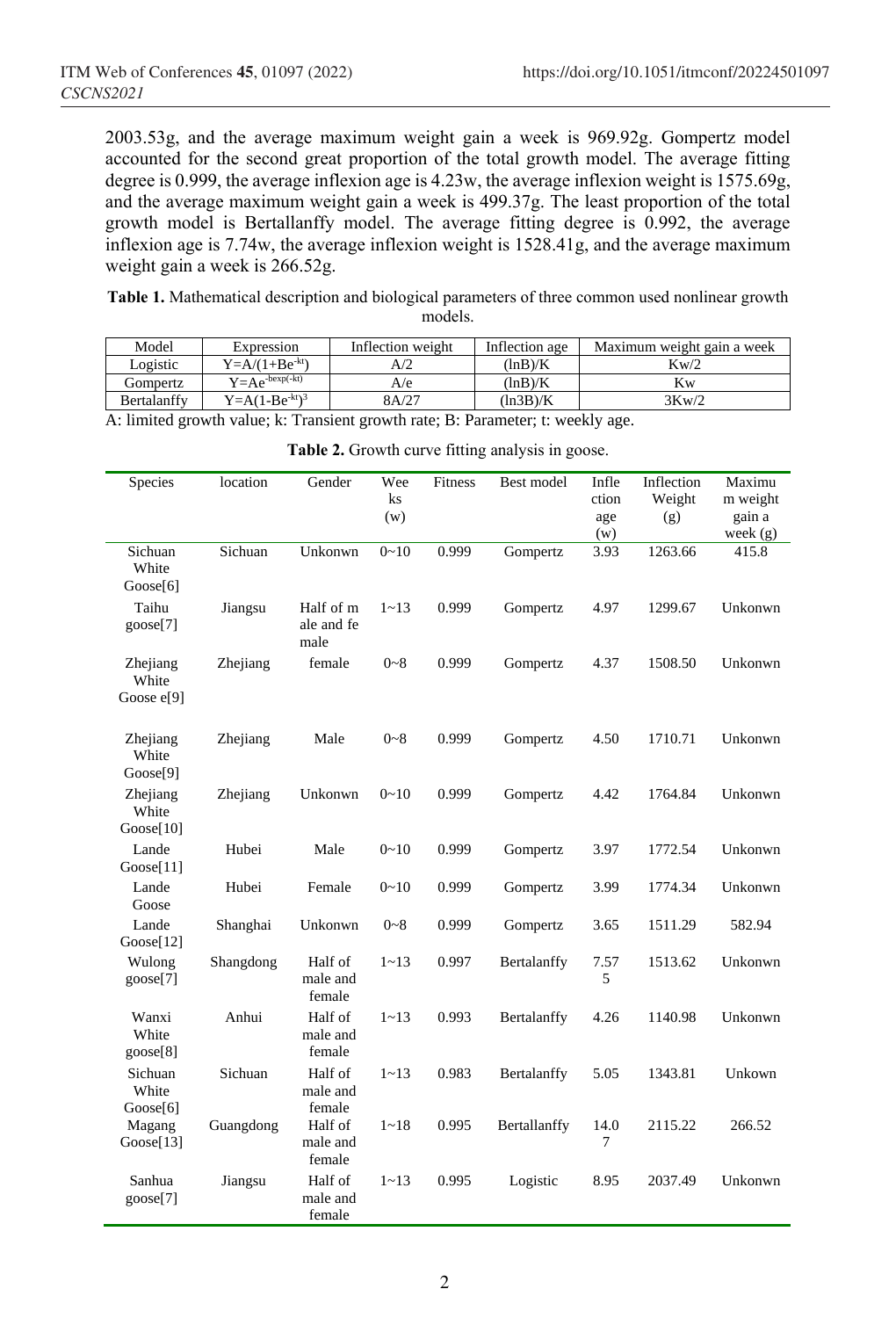| Shitou<br>Goose[14]            | Guangdong | Male    | $0 - 12$ | 0.999 | Logistic | 7.50 | 3386.15 | Unkonwn |
|--------------------------------|-----------|---------|----------|-------|----------|------|---------|---------|
| Shitou<br>Goose                | Guangdong | Female  | $0 - 12$ | 0.999 | Logistic | 7.20 | 2995.10 | Unkonwn |
| Xiang<br>White<br>Google[15]   | Unkown    | Male    | $0 - 12$ | 0.990 | Logistic | 5.20 | 2055.85 | Unkonwn |
| Xiang<br>White<br>Goose[16]    | Unkown    | Female  | $0 - 12$ | 0.988 | Logistic | 5.00 | 1876.45 | Unkown  |
| Zhejiang<br>White<br>Goose[16] | Zhejiang  | Unkonwn | $0 - 13$ | 0.999 | Logistic | 5.34 | 1758.17 | 969.82  |
| Wanxi<br>White<br>Google[8]    | Jiangsu   | Male    | $0 - 10$ | 0.994 | Logistic | 4.30 | 1701.4  | Unkonwn |
| Wanxi<br>White<br>Google[8]    | Jiangsu   | Female  | $0 - 10$ | 0.998 | Logistic | 4.10 | 1440.3  | Unkonwn |
| Sichuan<br>White<br>Google[6]  | Jiangsu   | Male    | $0 - 10$ | 0.995 | Logistic | 4.40 | 1462.7  | Unkonwn |
| Sichuan<br>White<br>Google[6]  | Jiangsu   | Female  | $0 - 10$ | 0.997 | Logistic | 4.30 | 1321.7  | Unkonwn |

From the above mentioned analysis of the goose growth curve in the last 10 years, we can see that not only the different breeds of goose will lead to different growth models, but also the optimum growth model of the same breed of goose. There are three articles of Sichuan White Goose in all. However, the best model supported by each literature are not the same, respectively. The Gompertz model (Liu Zuolang, 2017)[6]; Bertalanffy model (tang qingping, 2010)[7] and Logistic model (Wangjian, 2014)[8].

This work was supported by the Key Discipline Construction Project of Biology in Yunnan province (50097505), by the construction of bilingual teaching demonstration course in cell biology (yb201543), by the Project of technical leader of Yunnan Province ( No. 2016HB009), and by the Doctoral Scientific Research Foundation of Southwest Forestry University (111441).

## **References**

- 1. T. M. Lupi, J. M. León, S. Nogales, C. Barba and J. V. Delgado, Genetic parameters of traits associated with the growth curve in Segureña sheep, Animal, vol. 10, pp. 729-735, 2016.
- 2. C. Q. Gao, J. X. Yang, M. X. Chen, H. C. Yan and X. Q. Wang, Growth curves and agerelatedchanges in carcass characteristics, organs, serum parameters, and intestinal transporter gene expression in domestic pigeon (Columba livia), PoultSci, vol. 95, pp. 867-877, 2016.
- 3. P. Tholon and S. A. deQueiroz, Mathematic models applied to describe growth curves in poultry applied to animal breeding, Ciencia Rural, vol. 39, pp. 2261-2269, 2009.
- 4. LI Ting, DU Bing-wang, QIZi-ye, ZHANG Zhu-ming, WANG Zhang, ZHAN GQuan and ZHANG Li, Fitting analysis on growth curves of body mass and size of Guinea fowl, Journal of South China Agricultural University, vol. 38 pp. 6-11, 2017.
- 5. W. B. Roush and S. L. Branton, A comparison of fitting growth models with a genetic algorithm and nonlinear regression, Poultry Sci, vol. 84, pp. 494-502, 2005.